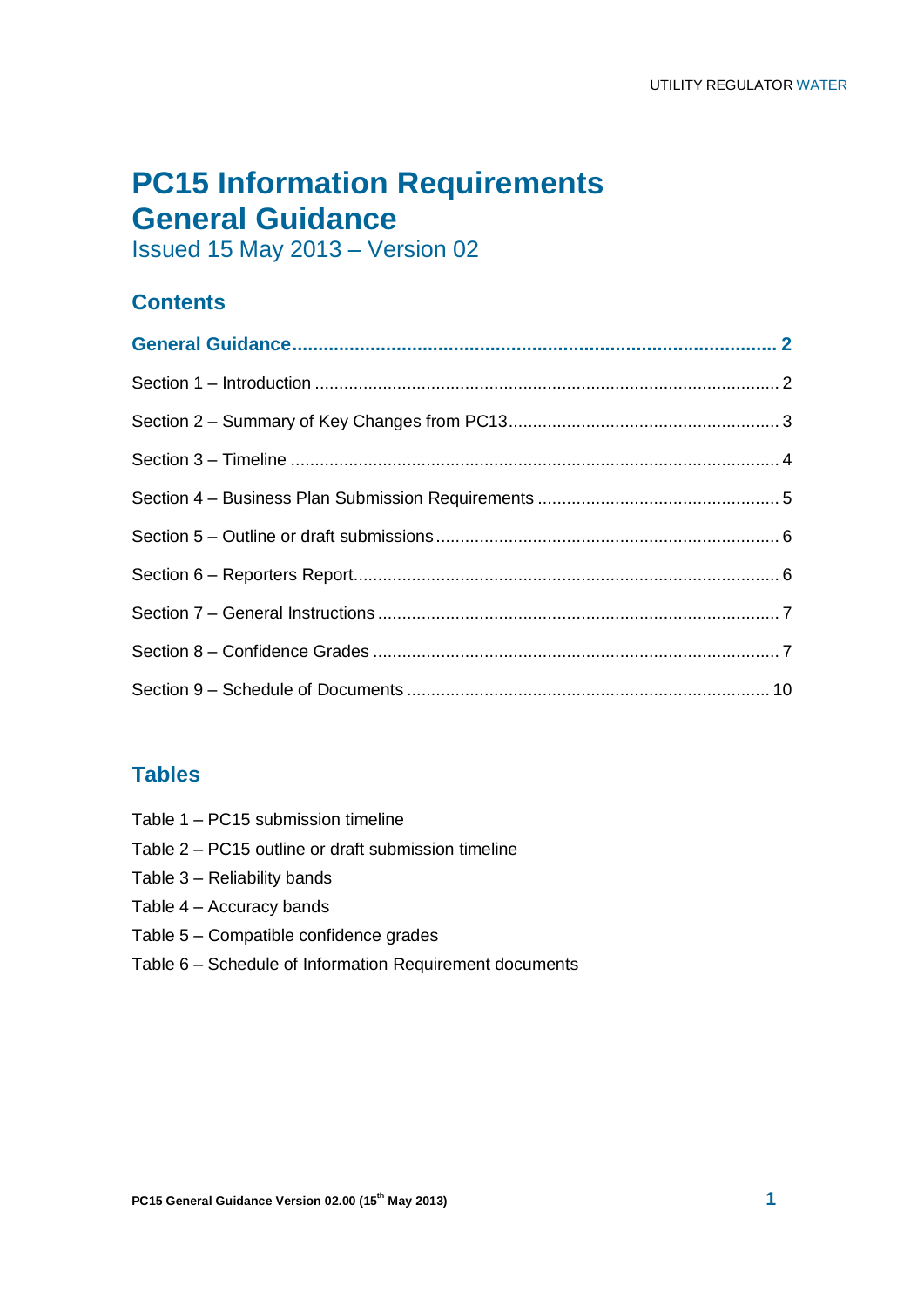# **General Guidance**

## **Section 1 – Introduction**

This document, and supporting documents, set out the Utility Regulator's information requirements for the PC15 Price Control which covers the period 2015-21.

At the PC15 Price Control we will set price limits for a six-year period. We will do so in a way that ensures that the company"s operational and investment costs can be met and ministerial objectives delivered effectively and efficiently, providing best value for money to consumers. These requirements ask NI Water to submit the information we need to set price limits including strategies, assumptions, justification and supporting information for costs, expenditure and outputs.

The information requirements do not constrain the development of the company"s Business Plan. It is for the company to develop its plan to provide an efficient and effective service which will meet the needs of its consumers, and to then communicate this to the Utility Regulator. While the company should provide the information set out in these requirements as a minimum, the company is free to provide further information as it believes necessary to properly describe and justify its plans.

For the previous Price Control, PC13, we took steps to simplify the business plan information requirements. Our aim was to reduce the regulatory burden on the company, align with established local practice and improve communication between stakeholders. We have continued to use and build on the information requirements developed for PC13, maintaining the benefits of continuity, simplicity and familiarity. In line with this approach, the information requirements are structured round five key areas:

| Chapter 1 | <b>Company Strategy</b>                     |
|-----------|---------------------------------------------|
| Chapter 2 | <b>Operational Costs and Efficiency</b>     |
| Chapter 3 | Capital Investment                          |
| Chapter 4 | <b>Outputs</b>                              |
| Chapter 5 | <b>Financial Model and Financial Tables</b> |

Each chapter of the guidance sets out the information which the company should include in its business plan submission. Detailed line guidance is provided for the information tables relevant to each chapter and the information tables are provided in a separate 'excel' workbook. Further specific requirements are included in the following Appendices:

- Appendix A Capital Maintenance Econometric Return
- Appendix B Cost Base

A schedule of the documents comprising the PC15 Information Requirements is included at the end of this General Guidance.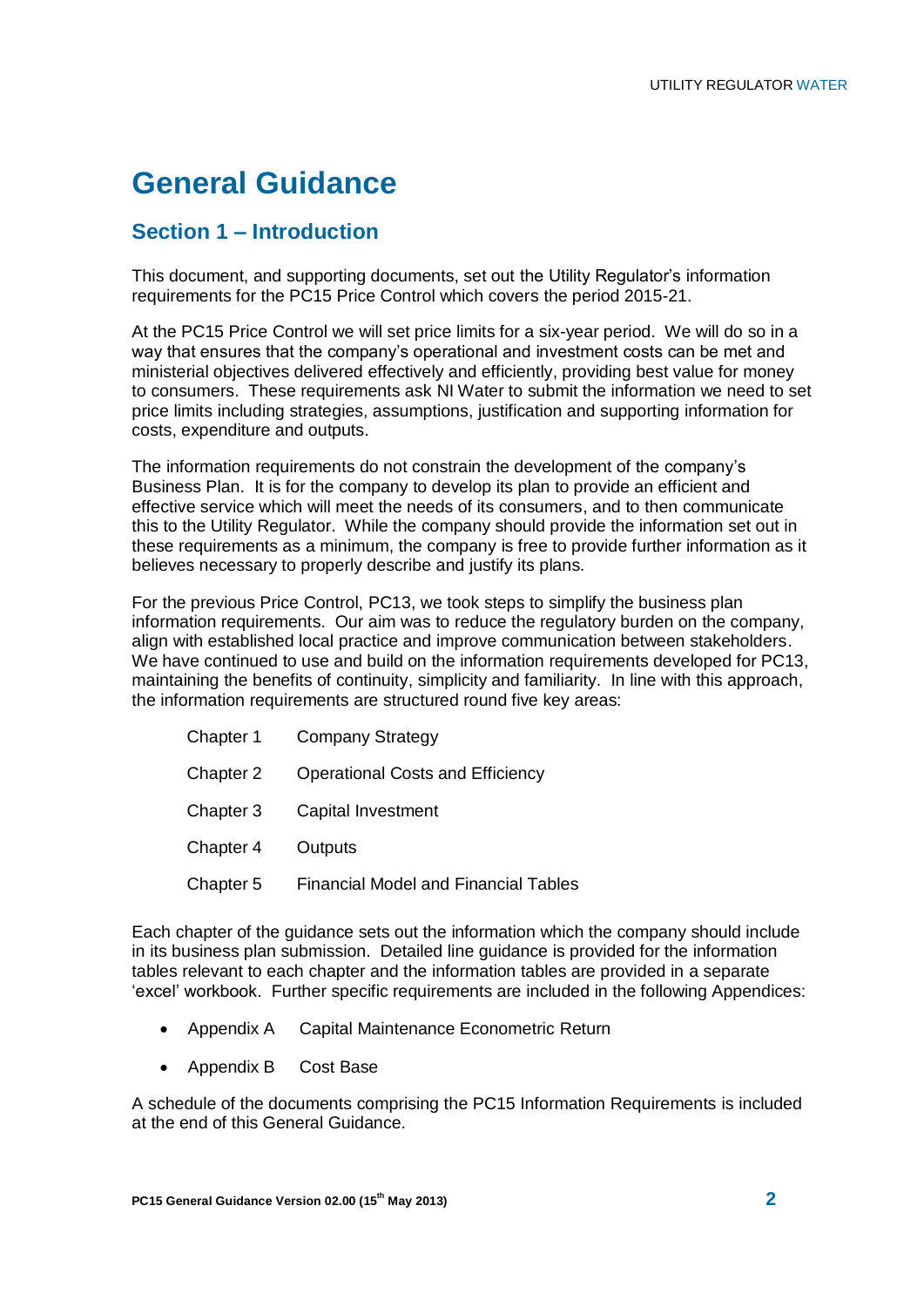## **Section 2 – Summary of Key Changes from PC13**

While we have continued to use and build on the information requirements we developed for PC13, we have made a number of key changes which we signalled in our approach to PC15 or our subsequent asset maintenance approach. These key changes are outlined below:

- **Chapter 1 – Company Strategy** has been added to:-
	- $\circ$  Allow the company to set out its vision for the long-term development and delivery of services and describe how its PC15 business plan delivers and further informs future sustainability issues for the industry.
- **Chapter 2 – Operational Costs and Efficiency**
	- o We have developed our approach to operational and capital efficiencies, informed by discussions with NI Water. At the same time we issued these information requirements we also issued a "minded to" approach on opex and capex efficiencies along with our response to various company requests for clarification.
	- o We have re-stated our PC10 guidance on the Special Factors and Atypical Expenditures process which will apply to PC15, including a "comprehensiveness test" of the company"s draft claims no later than February 2014.
- **Chapter 3 – Capital Investment** has been amended to:
	- o Ask the company to set out its asset maintenance plan.
	- o Set out information requirements for an initial capital submission in June 2013.
	- o Ask the company to address the programme issues associated with sustainable development and set out a clear programme of studies and trial projects necessary to develop and support the implementation of sustainable approaches.
	- o Ask the company to provide an estimate in respect of long-term Regulated Asset Expenditure in line with its strategy.
- **Chapter 4 – Outputs** has been amended to:
	- o Ask the company to set out how its business plan has addressed the views expressed by consumers through the PC15 consumer engagement process and other channels.
	- o Allow the company to propose additional service measures which better reflect the qualities of service which consumers' value and which are relevant to their needs.
	- o Include an update on serviceability data to include estimated values for 2013-14.
	- $\circ$  Ask the company to set out how the outputs and milestones for PC15 align with the developing Long Term Water Strategy and the Social & Environmental Guidance.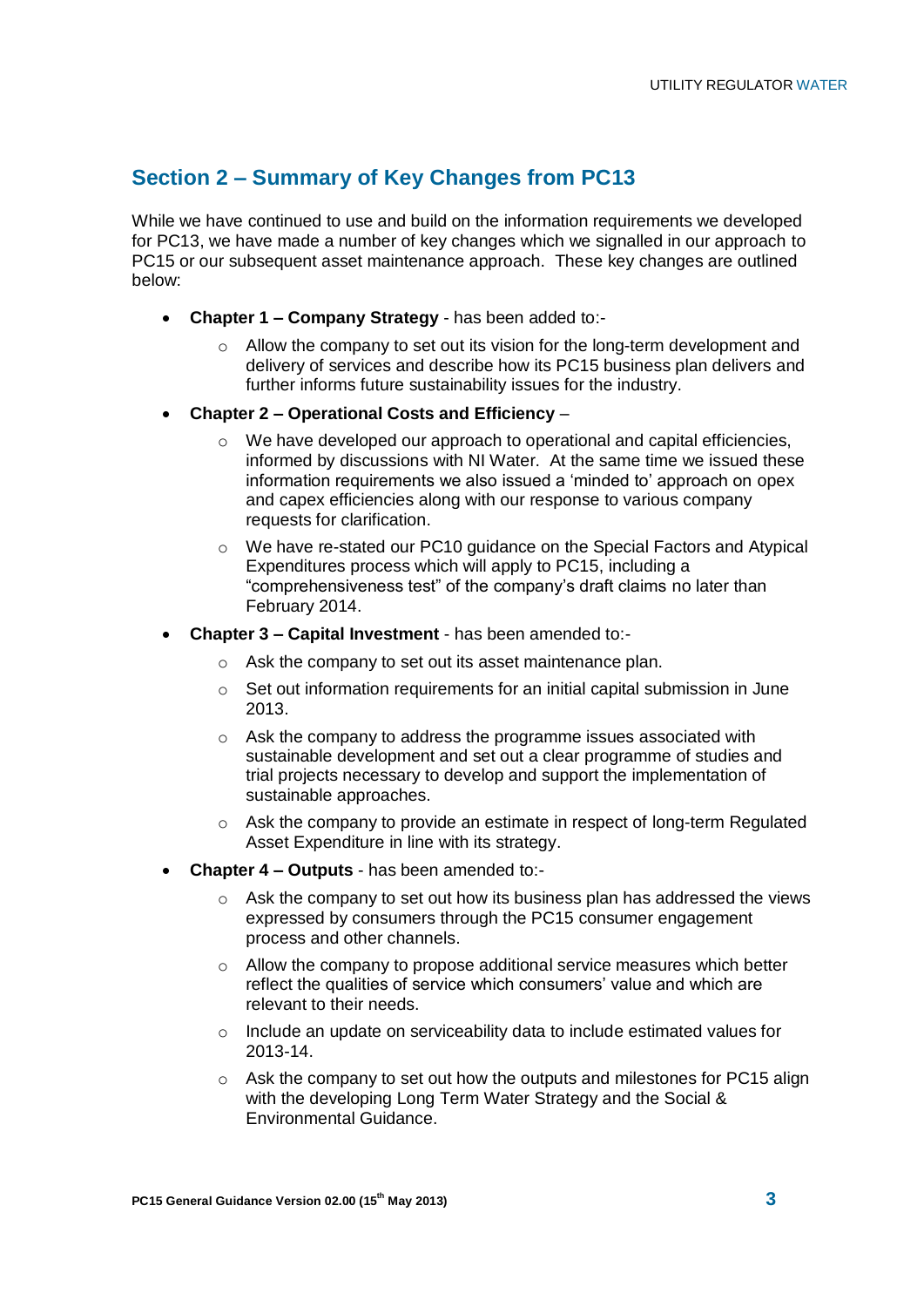- **Chapter 5 – Financial Model and Financial Tables** have been amended to:-
	- Better define the Reporter's oversight role regarding the calculation of future PPP unitary charges, so that price escalation mechanisms and fixed cost elements within the PPP contracts have been properly taken account of.
	- o Include tariff differential checks so that any rebalancing of tariffs can be considered over the PC15 period.
- **Appendix A – Capital Maintenance Econometric Return** has been added to facilitate our triangulated approach to determining base maintenance.
- **Appendix B – Cost Base –** has been added to inform our targets for capital efficiency.

In our PC15 Approach, we noted that we are considering key policy issues which have an impact on the financial model. For example, the potential for tax payments and the benefits of moving from a price cap to a revenue cap. If changes prove necessary we will reissue the financial model at a later date and we will discuss the programme for doing so with the company.

### **Section 3 – Timeline**

We set out our timeline for PC15 in our PC15 Approach document. Table 1 updates the key dates for submissions, engagement and our determination from the issue of these information requirements.

| Date                      | <b>NI Water</b><br><b>Utility Regulator</b>                               |                                                                                                    |
|---------------------------|---------------------------------------------------------------------------|----------------------------------------------------------------------------------------------------|
| $15^{th}$ May 2013        |                                                                           | PC15 Information Requirements<br>published.                                                        |
| 15 <sup>th</sup> May 2013 |                                                                           | Publication of UR Approach to Opex<br>and Capex efficiencies.                                      |
| 28 <sup>th</sup> Jun 2013 | Submission of an outline view<br>of the Capex programme.                  |                                                                                                    |
| 31 <sup>st</sup> Oct 2013 | Submission of draft efficiency<br>and cost data for CMER                  |                                                                                                    |
| $8th$ Nov 2013            | Submission of final Cost Base<br>(V1.0)                                   |                                                                                                    |
| 29 <sup>th</sup> Nov 2013 |                                                                           | Initial feedback on the draft<br>efficiency and cost data, including<br><b>CMER and Cost Base.</b> |
| 20 <sup>th</sup> Dec 2013 | Submission of draft special<br>factor and atypical<br>expenditures claim* |                                                                                                    |

#### **Table 1 – PC15 submission timeline**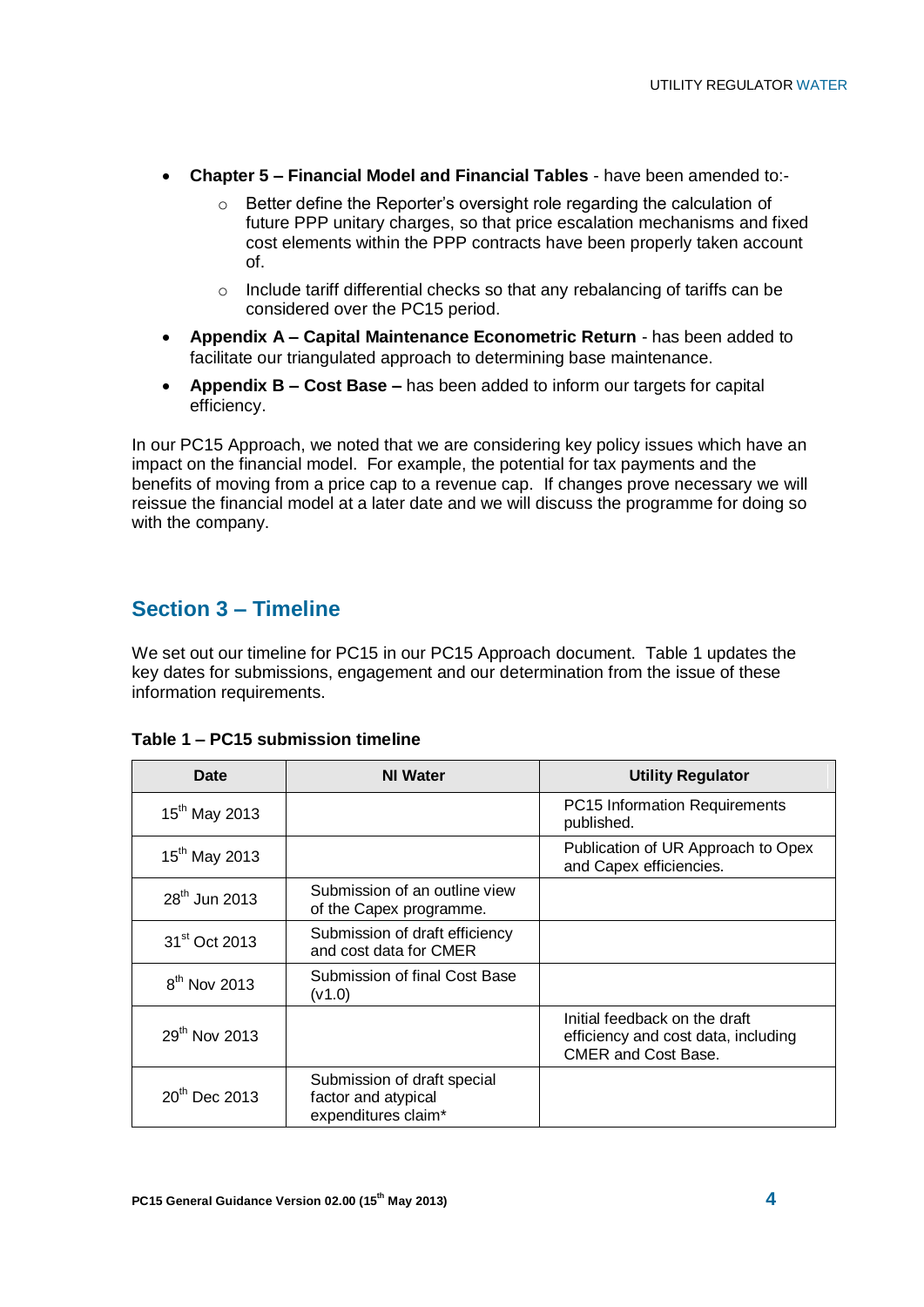| <b>Date</b>                                                                                                                                                                                                                                 | <b>NI Water</b>                                                                                               | <b>Utility Regulator</b>                        |  |
|---------------------------------------------------------------------------------------------------------------------------------------------------------------------------------------------------------------------------------------------|---------------------------------------------------------------------------------------------------------------|-------------------------------------------------|--|
| $6th$ Jan 2014                                                                                                                                                                                                                              | Submission of draft asset<br>maintenance capability<br>assessment*.                                           |                                                 |  |
| 14th Feb 2014                                                                                                                                                                                                                               | Latest date for initial feedback on<br>draft special factor and atypical<br>expenditures claims.              |                                                 |  |
| $24^{th}$ Mar 2014                                                                                                                                                                                                                          | Submission of the PC15<br><b>Business Plan and final Cost</b><br>Base $(v2.0)$                                |                                                 |  |
|                                                                                                                                                                                                                                             | Clarification and query process between the company and the Utility<br>Regulator on business plan submission. |                                                 |  |
| 10 <sup>th</sup> July 2014                                                                                                                                                                                                                  | Publication of the PC15 Draft<br>Determination for consultation.                                              |                                                 |  |
|                                                                                                                                                                                                                                             | Consultation on the Draft Determination                                                                       |                                                 |  |
| 15 <sup>th</sup> Oct 2014                                                                                                                                                                                                                   | <b>Draft Determination</b><br>consultation period ends.                                                       |                                                 |  |
| 10 <sup>th</sup> Dec 2014                                                                                                                                                                                                                   |                                                                                                               | Publication of the PC15 Final<br>Determination. |  |
| $10^{th}$ Feb 2015                                                                                                                                                                                                                          | Acceptance/rejection of Final<br>Determination.                                                               |                                                 |  |
| 1 <sup>st</sup> Apr 2015                                                                                                                                                                                                                    | Publication of PC15<br>Monitoring Plan                                                                        |                                                 |  |
| 1 <sup>st</sup> Apr 2015                                                                                                                                                                                                                    | 1st Annual Scheme of<br>Charges for PC15 period<br>comes into effect                                          |                                                 |  |
| * NI Water may, if it so chooses, agree an earlier submission date for these workstreams, especially if this<br>facilitates a better understanding of the company's position and deeper analyses of the issues and<br>assumptions involved. |                                                                                                               |                                                 |  |

## **Section 4 – Business Plan Submission Requirements**

NI Water is required to submit its Business Plan in the following format:

- Four hard copies of the PC15 Business Plan submission (this includes chapter write-up and completed tables);
- One electronic version of the Business Plan submission; and
- An electronic excel version of the completed tables and financial model.

The Business Plan should be submitted to the Utility Regulator"s office no later than **5pm on Monday the 24th March 2014.**

The Business Plan should be submitted under cover of a letter from the Chief Executive confirming that the NI Water Board has reviewed and approved the Business Plan.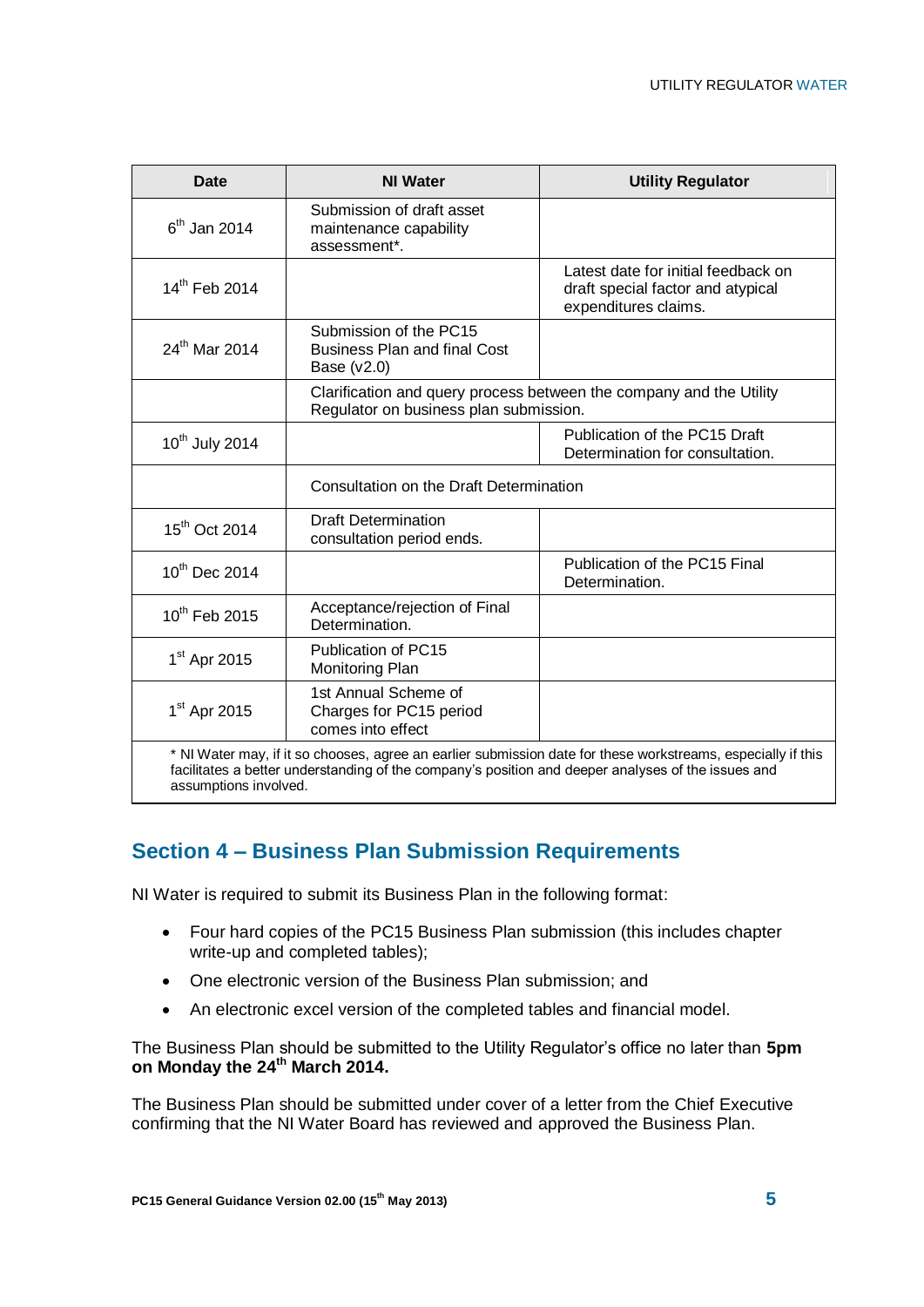We expect NI Water to publish on its website a public facing summary document, forecasting the likely impacts on prices and subsidy from the planned levels of consumer services for the PC15 period. This could take the format of a Financial Picture and a Monitoring Plan table, but it is for the company to decide the best means of communicating its plans to consumers.

## **Section 5 – Outline or draft submissions**

The company is required to make the following outline or draft submissions:

| <b>Date</b>               | <b>NI Water</b>                                                                               |  |  |
|---------------------------|-----------------------------------------------------------------------------------------------|--|--|
| 28 <sup>th</sup> Jun 2013 | Submission of an outline view of the Capex programme.                                         |  |  |
| 31 <sup>st</sup> Oct 2013 | Submission of CMER.                                                                           |  |  |
| $8th$ Nov 2013            | Submission of final Cost Base (v1.0)                                                          |  |  |
| 20 <sup>th</sup> Dec 2013 | Latest date for submission of draft special factor claim and atypical<br>expenditures claims. |  |  |
| $6th$ Jan 2014            | Submission of draft asset maintenance capability assessment.                                  |  |  |

**Table 2 – PC15 outline or draft submission timeline**

NI Water is required to submit each of these outline or draft submissions in the following format:

- One hard copy of the submission including commentary and completed tables;
- One electronic version of the submission: and
- An electronic excel version of the submission tables.

Each outline or draft submission should be submitted to the Utility Regulator"s office no later than **5pm on the required date.**

Each outline or draft submission should be submitted under cover of a letter from the Chief Executive.

### **Section 6 – Reporters Report**

This document includes the guidance for the Reporter to allow completion of his audit plans. The scope and content of the Reporter"s audit is detailed for each of the respective tables and chapters throughout the guidance.

Before preparing an audit plan for any part of the Business Plan, the Reporter should assess the quality of the information available and assess the material issues and level of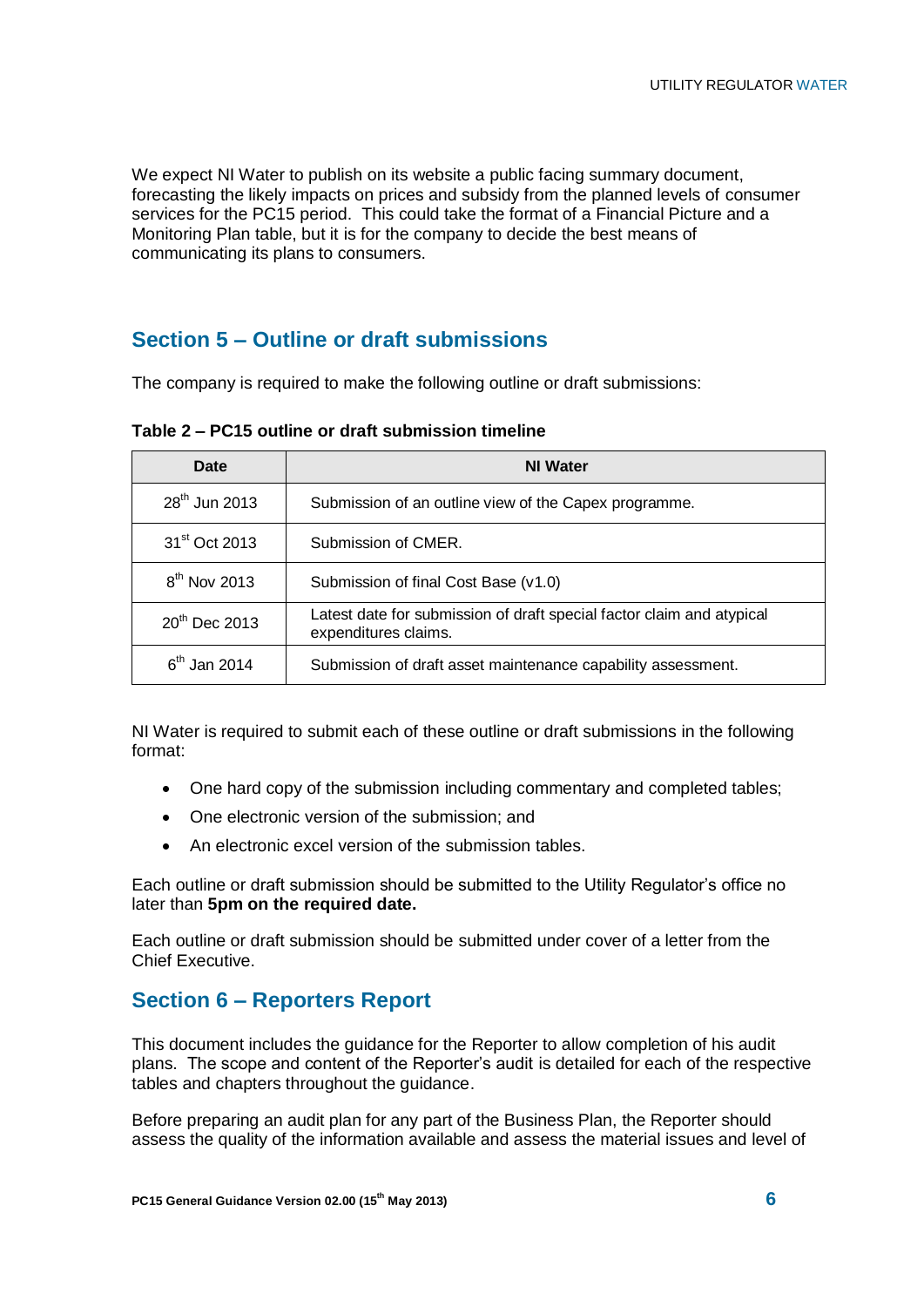testing which will be necessary to challenge the company"s plans and output and expenditure projections. The Reporter should then advise the Utility Regulator on the scope and timing of the audit taking account of the information available.

The Utility Regulator will continue to engage with NI Water on the timing and scope of the Reporter's audits. The timing and scope of audits and the timing of the Reporter's report will be considered as the Business Plan develops and the Reporter prepares and submits his audit plans.

### **Section 7 – General Instructions**

The Department for Regional Development has provided an initial draft of Social and Environmental Guidance for Water and Sewerage Services which sets out planning assumptions for PC15. The Utility Regulator shall, in exercising and performing the functions mentioned in Article 6(1) (subject to Article 6(6)) of The Water and Sewerage Services (Northern Ireland) Order 2006, have regard to this guidance and subsequent updates issued by the department. In preparing its Business Plan, the company should have regard to the guidance and any subsequent updates. Chapter 4 of the information requirements asks that the company demonstrates how its Business Plan addresses the Draft PC15 Investment Priorities which form an annex to the guidance.

The price base for the business plan submission is 2012-13. Where figures are asked for in real terms, they should be completed in 2012-13 prices. Chapter write-ups should always evidence the price base (either real or nominal) in which supporting financial information is given. Where nominal figures are used, the company should confirm that inflationary indices (RPI and COPI) are the same as those detailed in the Business Plan tables.

### **Section 8 – Confidence Grades**

Confidence grades are required in the following parts of the Business Plan:

- The Capital maintenance econometric return (CMER Appendix A);
- The Cost Base (Appendix B).

The narrative below relates solely to the CMER. Section 2 of the Cost Base Company Guidance (Appendix B) details how the confidence grades for Cost Base are calculated.

Confidence grades provide a reasoned basis for NI Water to qualify the reliability and accuracy of the data. NI Water should employ a quality-assured approach in the methodology used to assign confidence grades, particularly if sampling techniques are in place.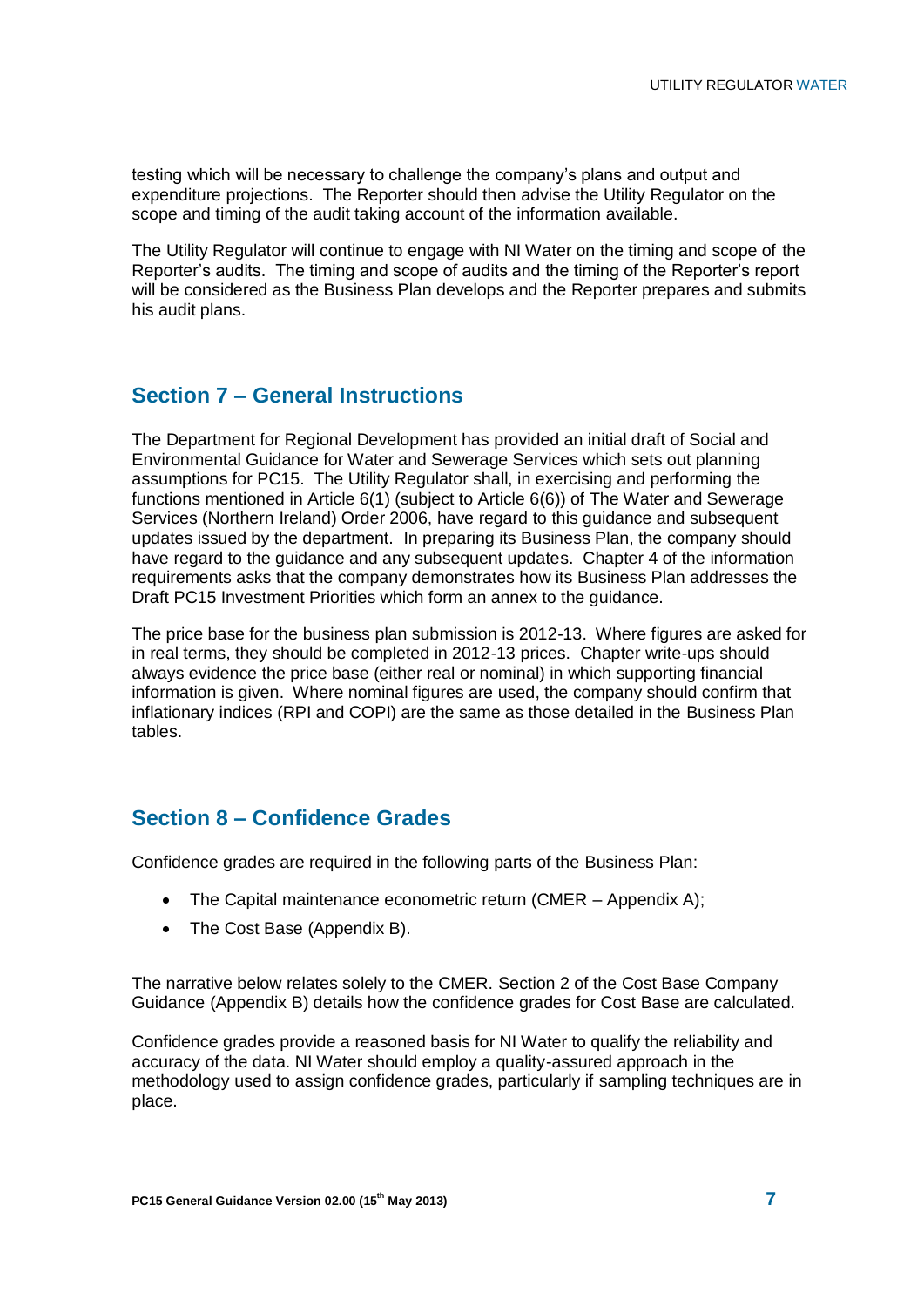The confidence grade combines elements of reliability and accuracy, for example:

A2 Data based on sound records etc. (A, highly reliable) and estimated to be within +/- 5% (accuracy band 2).

Reliability and accuracy bands are shown in the tables below.

#### **Table 3 – Reliability bands**

| <b>Reliability</b><br>band | <b>Description</b>                                                                                                                                                     |
|----------------------------|------------------------------------------------------------------------------------------------------------------------------------------------------------------------|
| A                          | Sound textual records, procedures, investigations or analysis properly<br>documented and recognised as the best method of assessment.                                  |
| в                          | As A, but with minor shortcomings. Examples include old assessment, some<br>missing documentation, some reliance on unconfirmed reports, some use of<br>extrapolation. |
| C                          | Extrapolation from limited sample for which Grade A or B data is available.                                                                                            |
| D                          | Unconfirmed verbal reports, cursory inspections or analysis.                                                                                                           |

#### **Table 4 – Accuracy bands**

| <b>Accuracy</b><br>band | Accuracy to or within +/-                                                                | But outside $+/-$ |  |
|-------------------------|------------------------------------------------------------------------------------------|-------------------|--|
|                         | $1\%$                                                                                    | -                 |  |
| 2                       | 5%<br>1%                                                                                 |                   |  |
| 3                       | 10%                                                                                      | 5%                |  |
| 4                       | 25%                                                                                      | 10%               |  |
| 5                       | 50%<br>25%                                                                               |                   |  |
| 6                       | 100%<br>50%                                                                              |                   |  |
| Χ                       | Accuracy outside +/- 100 %, small numbers or otherwise incompatible (see<br>table below) |                   |  |

Certain reliability and accuracy band combinations are considered to be incompatible and these are blocked out in the table overleaf.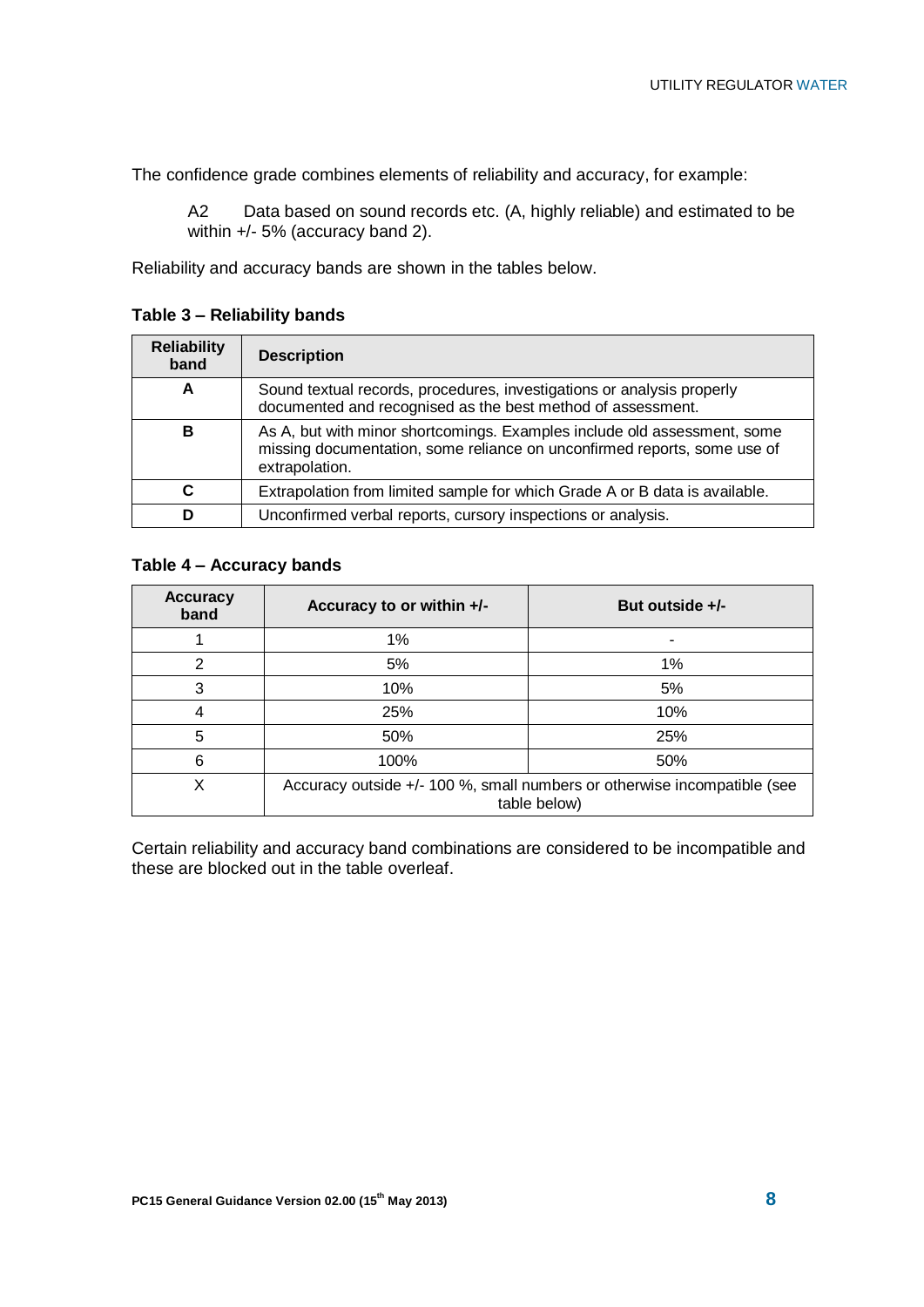|                      | <b>Reliability band</b> |                |                |                |
|----------------------|-------------------------|----------------|----------------|----------------|
| <b>Accuracy band</b> | A                       | B              |                | n              |
|                      | A <sub>1</sub>          |                |                |                |
| 2                    | A2                      | B <sub>2</sub> | C <sub>2</sub> |                |
|                      | A <sub>3</sub>          | B <sub>3</sub> | C <sub>3</sub> | D <sub>3</sub> |
|                      | A4                      | B <sub>4</sub> | C4             | D4             |
| 5                    |                         |                | C <sub>5</sub> | D <sub>5</sub> |
| 6                    |                         |                |                | D <sub>6</sub> |
|                      | АX                      | BX             |                |                |

#### **Table 5 – Compatible confidence grades**

Where NI Water"s confidence grades are below A2, A3 or B2, NI Water should comment on the reasons for this and identify any plans it has in place to improve the quality of the information.

The Reporter should comment on all confidence grades reported in the tables. They are required to state whether they agree with the confidence grading and if not, provide their opinion. Where there is disagreement between the parties, the Utility Regulator will normally use the Reporter's assessment of the confidence grade.